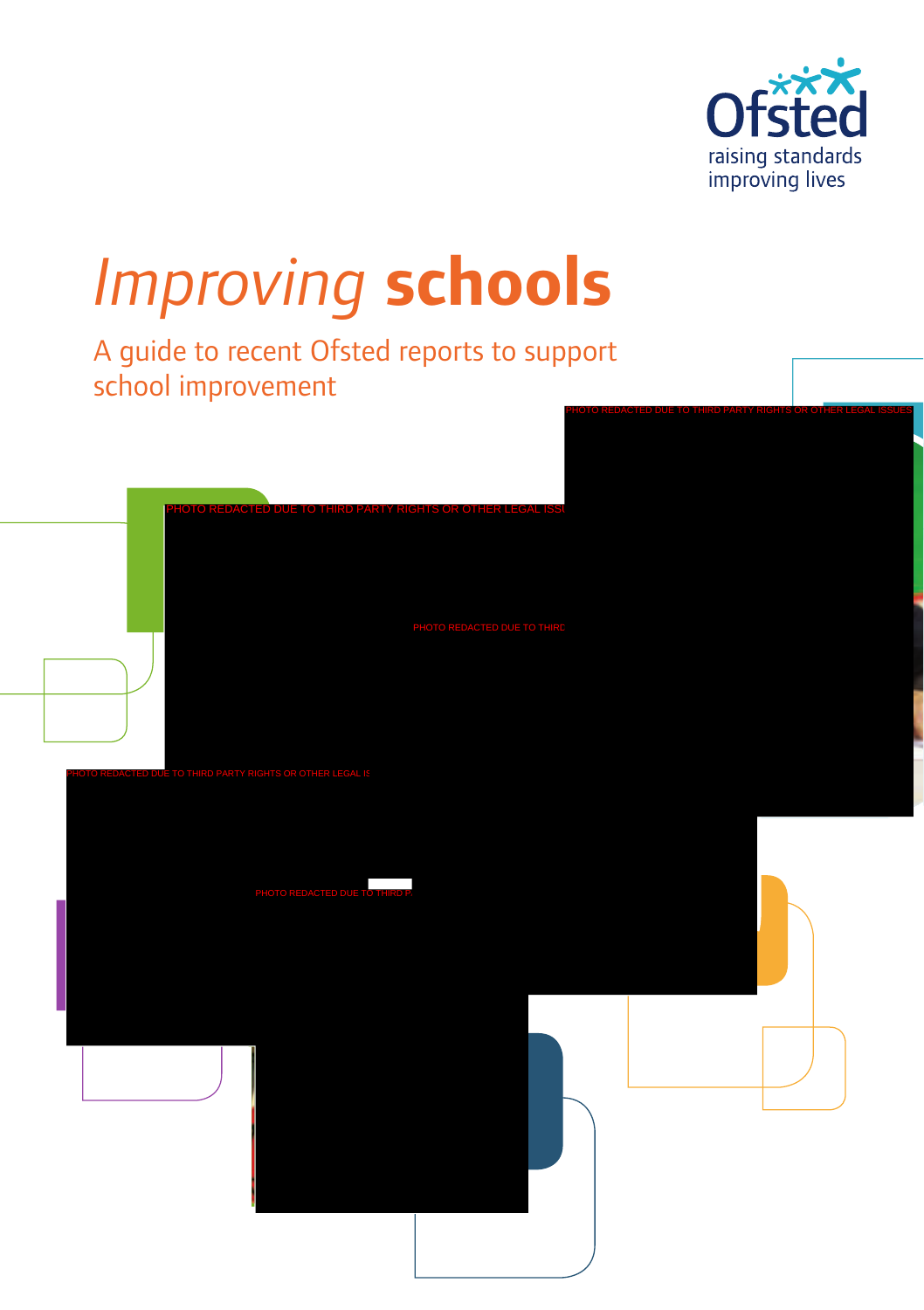#### **Contents**

| Foreword                                            | 3  |
|-----------------------------------------------------|----|
| Introduction                                        | 5  |
| Getting to good                                     | 6  |
| <b>Moving English forward</b>                       | 8  |
| Mathematics: made to measure                        | 10 |
| Successful science                                  | 12 |
| The special educational needs and disability review | 14 |
| Other relevant reports                              | 16 |
| List of publications referenced in this booklet     | 22 |
|                                                     |    |

### Foreword by Her Majesty's Chief Inspector

Children and young people have only one chance of a good education. Yet today, over two million pupils attend 6,000 schools that are less than good. We need to work together to make sure all schools are good schools.

From September 2012, Ofsted's new inspection framework makes it clear that the only acceptable form of provision is good or better. Ofsted expects schools to improve quickly to a good standard and we are being more proactive in supporting schools to secure the necessary improvements. Her Majesty's Inspectors are being assigned to schools that require improvement to help them progress to a good standard within a four-year period.

This booklet is designed to help schools that are not yet good to learn from what works well elsewhere. It highlights the good practice identified in our reports on key curricula and organisational issues. It draws attention to the findings from these reports, each of which identifies the characteristics of outstanding provision. But I also want to make very clear that Ofsted inspectors will not arrive with a preferred teaching style or model lesson. Inspectors will want to see evidence that pupils are making good progress, but we will not be prescriptive about lesson structure.

This booklet is published alongside *Getting to good*, a report which identifies the steps taken by headteachers in 12 schools that have improved to good or better. While each school is unique, there are common features of the journey to good that all schools can – and should – learn from.

I urge headteachers, governors and all those who have the responsibility to improve our schools to read the referenced reports in this booklet and to take note of the good practice observed by inspectors in schools across the country. As a former teacher and headteacher, I know how tough the journey to good is, but I also know how rewarding it can be. I wish you every success on this journey.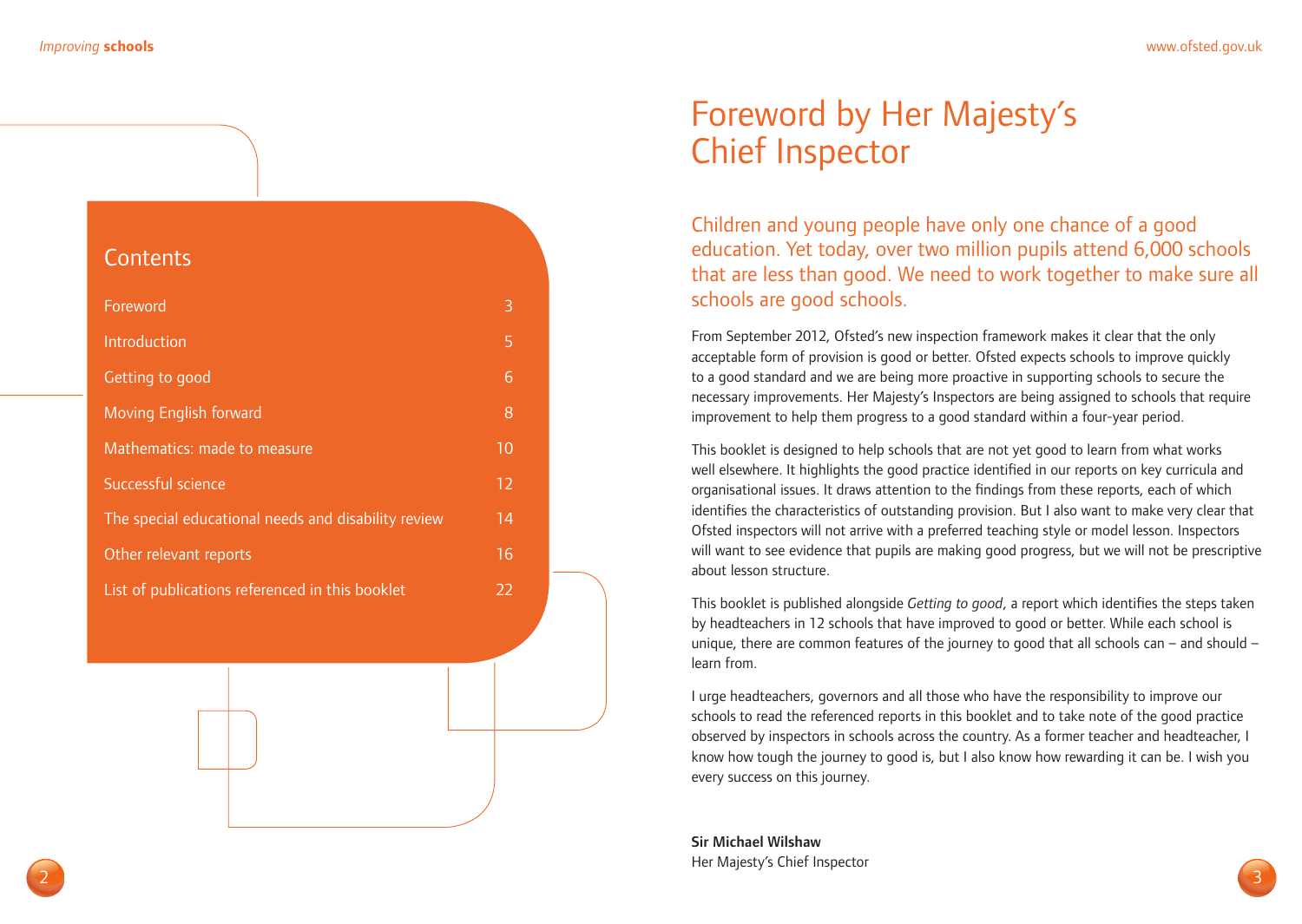

### Introduction

Alongside inspections in all areas of care and learning, each year Ofsted carries out a programme of survey work to look in more depth at subjects and areas of learning in a wide range of provision for learners.

This booklet highlights recent Ofsted publications of particular relevance to primary and secondary schools. These feature examples of how some of the best schools have achieved excellence in teaching and in improving outcomes for children and young people. We hope that you find the experiences of others useful on your own journey of improvement.

The full reports and other useful materials, including over 200 good practice examples, can be found on our website, www.ofsted.gov.uk.

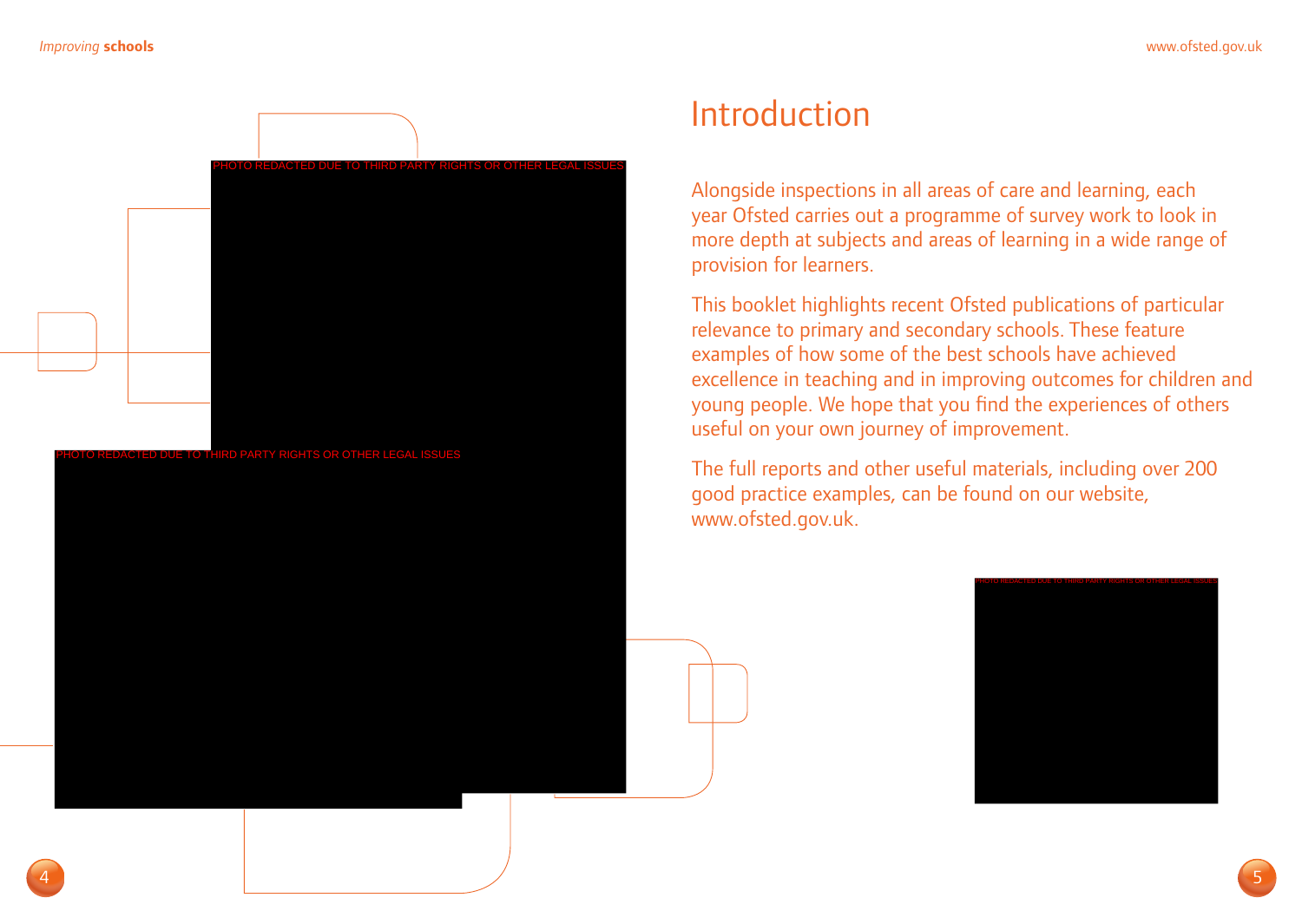### Getting to good

This report explores how some of the best headteachers have raised standards and strengthened leadership capacity in their schools. Detailed case studies shine a light on the actions taken by 12 headteachers who improved their schools to good or better.

The report looks in detail at what schools did to improve the quality of teaching and the curriculum. It draws on evidence from good practice case study visits, headteacher focus groups and previous Ofsted survey reports.

*Getting to good* identifies the key characteristics of the schools that have improved to become good or better. It highlights the importance of determined and resolute leadership from the headteacher, high quality professional development and rigorous performance management of staff, all of which increase the capacity for consistent and sustained wholeschool improvement. The report also identifies ways of increasing the effectiveness of governing bodies, often from a position of relative weakness.

*Getting to good* (120167), September 2012; **www.ofsted.gov.uk/resources/120167 Further resources**



- *Twenty outstanding primary schools – Excelling against the odds* (090170), October 2009;
- www.ofsted.gov.uk/resources/090170
- n *Twelve outstanding secondary schools – Excelling against the odds* (080240), February 2009; www.ofsted.gov.uk/080240
- *Twelve outstanding special schools – Excelling through inclusion* (090171), November 2009; www.ofsted.gov.uk/090171
- *Schools that stay satisfactory* (110151), December 2011; www.ofsted.gov.uk/resources/110151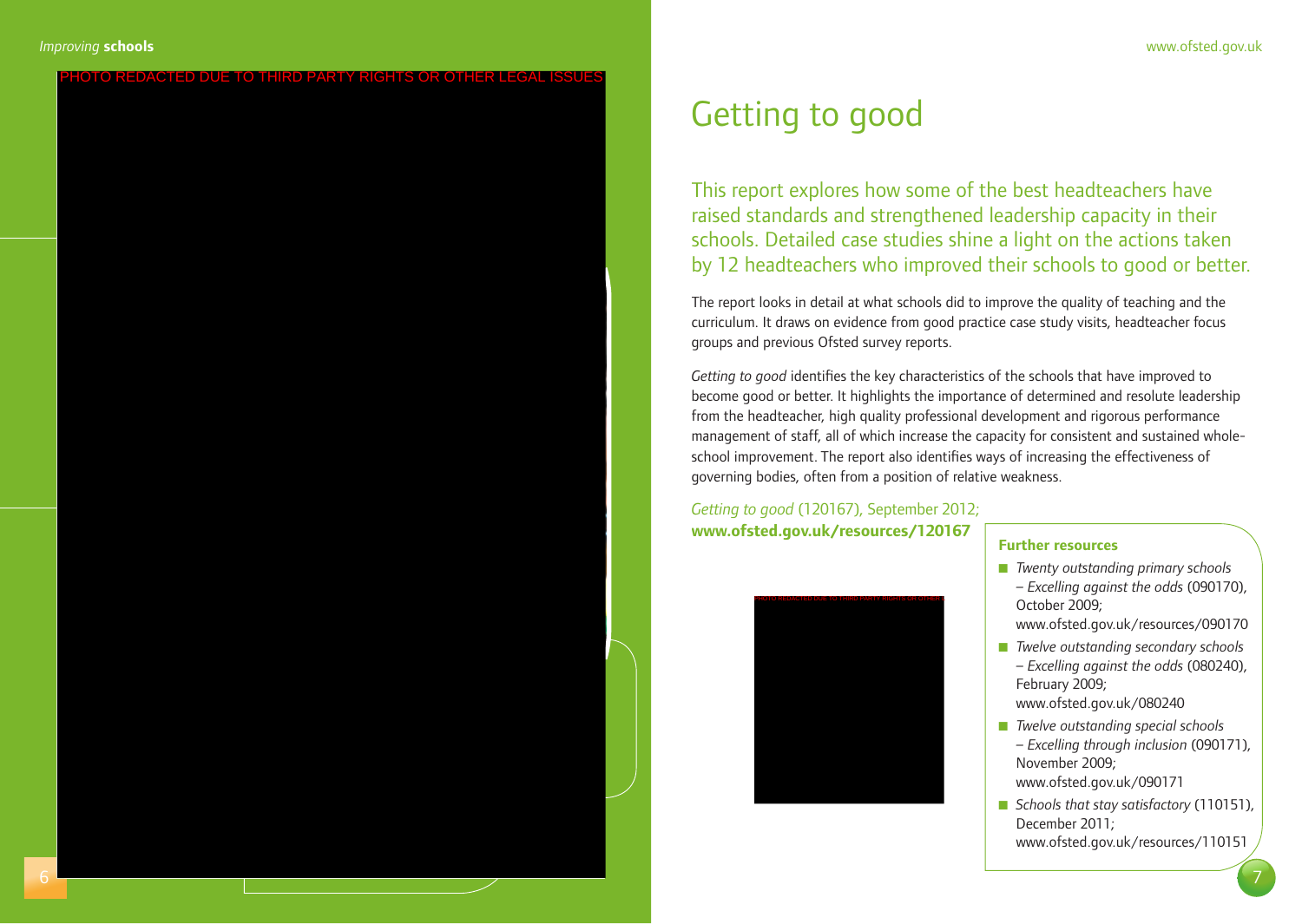## Moving English forward

This report is for all who teach English, those who lead the teaching of English, and headteachers of primary and secondary schools, especially where English is not yet good or outstanding.

We know that too many pupils fall behind in their literacy early on. In most cases, if they can't read securely at seven, they will struggle to catch up as they move through school. While standards have risen in GCSE English, 30% of pupils still did not achieve at least a C grade in 2011. Little progress has been made in closing the gap between the performance of pupils known to be eligible for free school meals and other pupils.

*Moving English forward* makes specific recommendations for nurseries, primary schools and secondary schools to help raise standards in English. It explores 10 problems, including how to improve the teaching of writing and how to emphasise spelling and handwriting; how to develop flexible lesson plans so that pupils are clear about what they're expected to learn; how to support children whose levels of language and communication on entry to school are weak; and how to develop literacy in the curriculum through the school.

*Moving English forward* (110118)*,* Ofsted, March 2012; **www.ofsted.gov.uk/resources/110118**

#### **Further resources**

- *Excellence in English* (100229), May 2011; www.ofsted.gov.uk/resources/100229
- *Removing barriers to literacy (090237)*, January 2011; www.ofsted.gov.uk/resources/090237 PHOTO REDACTED DUE TO THIRD PARTY RIGHTS ORDER LEGAL ISSUES
	- *Reading by six: how the best schools do it* (100197), November 2010; www.ofsted.gov.uk/resources/100197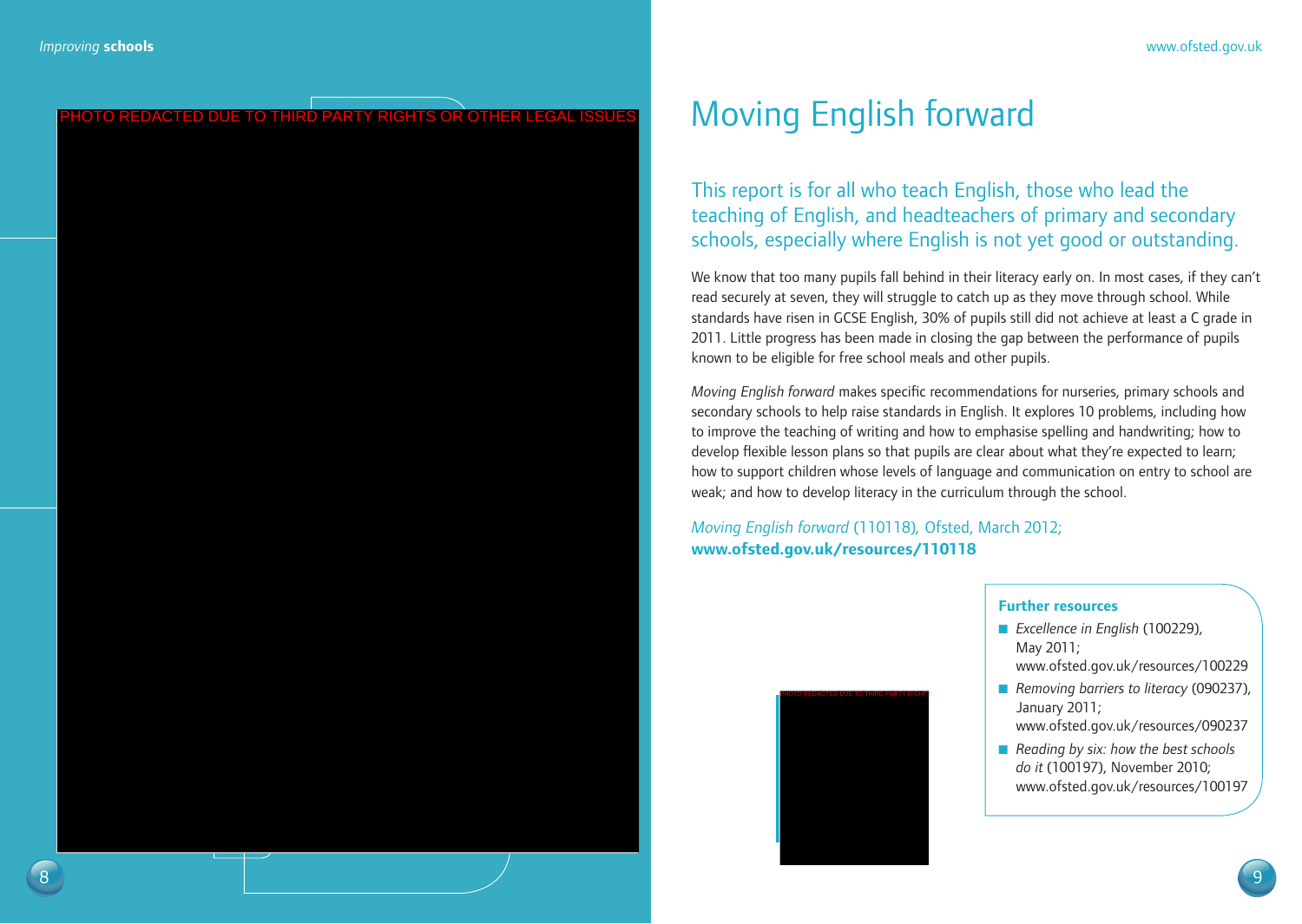#### **EDACTED DUE TO THIRD PARTY RIGHTS OR OTHER LEG**

### Mathematics: made to measure

This report explains how primary and secondary schools can drive up the quality of mathematics teaching. It highlights how the best schools tackle in-school inconsistencies in the quality of teaching, even where they have struggled to recruit mathematics specialists.

*Mathematics: made to measure* identifies the features of teaching mathematics, the curriculum and leadership of mathematics that make the most difference for pupils. It explains what works well, what doesn't, and why. It highlights the concerns that schools must address to ensure that all pupils receive the first-rate mathematical education that they need and deserve.

We know that there is need for improvement in mathematics. First, too many of our able pupils are not fulfilling their potential. More-able pupils are not challenged sufficiently in Key Stage 1 and the extensive use of early GCSE entry very often hinders more able pupils' chances to excel at A level. We also know that too many pupils who have a poor start or fall behind early in their mathematics education never catch up.

There is too much in-school variation in the quality of mathematics teaching and the curriculum experienced by pupils. We regularly see outstanding and satisfactory teaching in the same school, and sometimes inadequate teaching too. We should all be concerned by the survey's findings that secondary pupils in the lowest sets consistently receive the weakest teaching and that too much teaching concentrates on passing tests and examinations, rather than developing understanding and problem-solving skills.

This report will help you to address these areas which require improvement and improve the teaching and leadership of mathematics teaching in your school.

*Mathematics: made to measure* (110159), May 2012; **www.ofsted.gov.uk/resources/110159**

#### **Further resources**

- *Good practice in primary mathematics: evidence from 20 successful schools*  (110140), November 2011; www.ofsted.gov.uk/resources/110140
- *Mathematics: understanding the score* (070063), September 2008; www.ofsted.gov.uk/resources/070063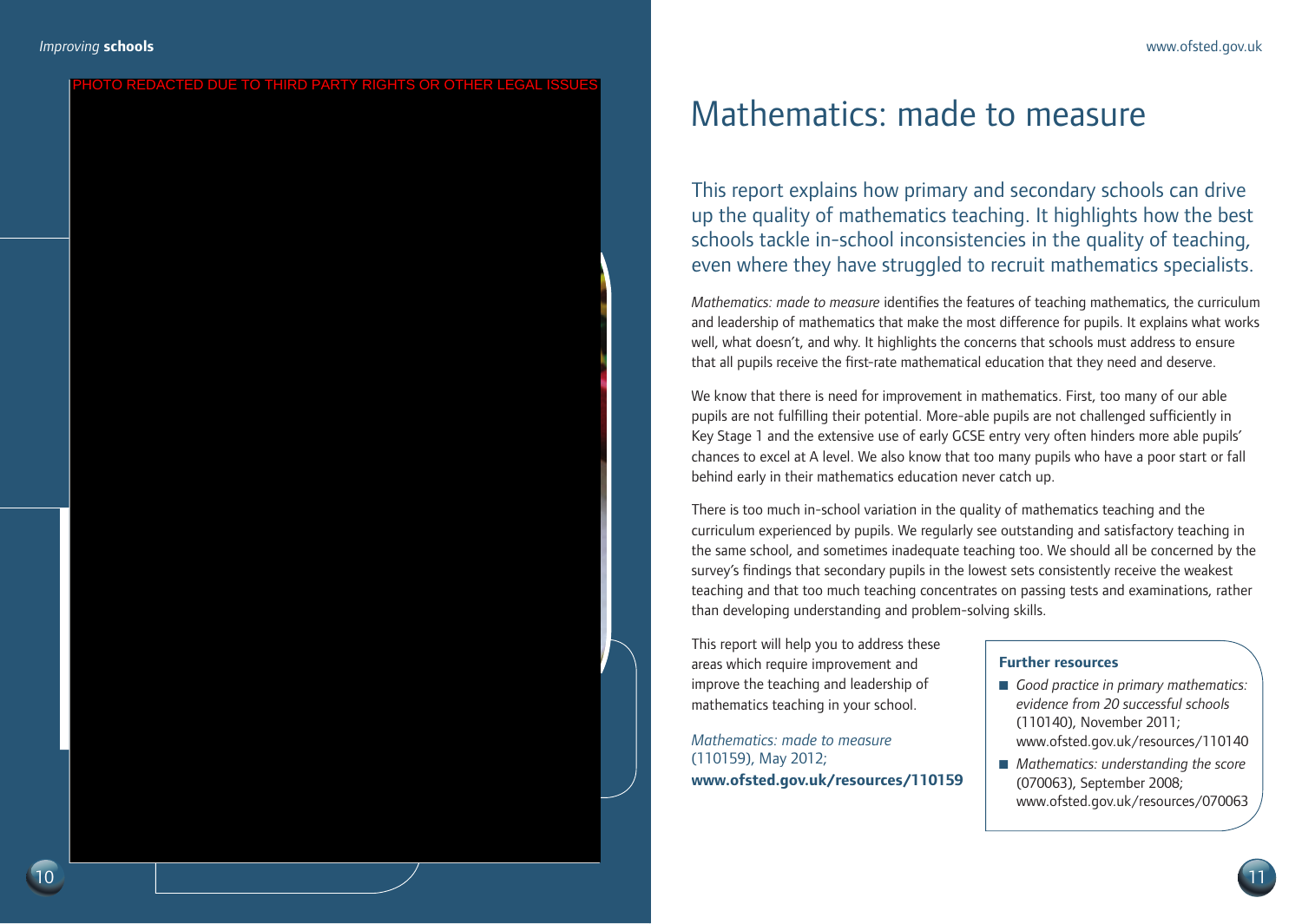### Successful science

*Successful science* identifies the strategies used by the highest performing primary and secondary schools to raise standards in science. It makes clear that schools must strive to engage and challenge all pupils in science, particularly in scientific investigation and how science works.

As well as highlighting the common features of the best teaching and learning, *Successful science* dissects science lessons that were less than good and suggests how these lessons could have been improved. The most successful schools prioritise pupils' attainment, monitor and evaluate teachers' performance and set very challenging targets for pupils. Staff within successful science departments plan together and share good practice.

To find out more about how they do it, and for practical ideas on driving improvements in science teaching and the leadership of teaching in your school, read *Successful science*.

*Successful science* (100034), January 2011; **www.ofsted.gov.uk/resources/100034**

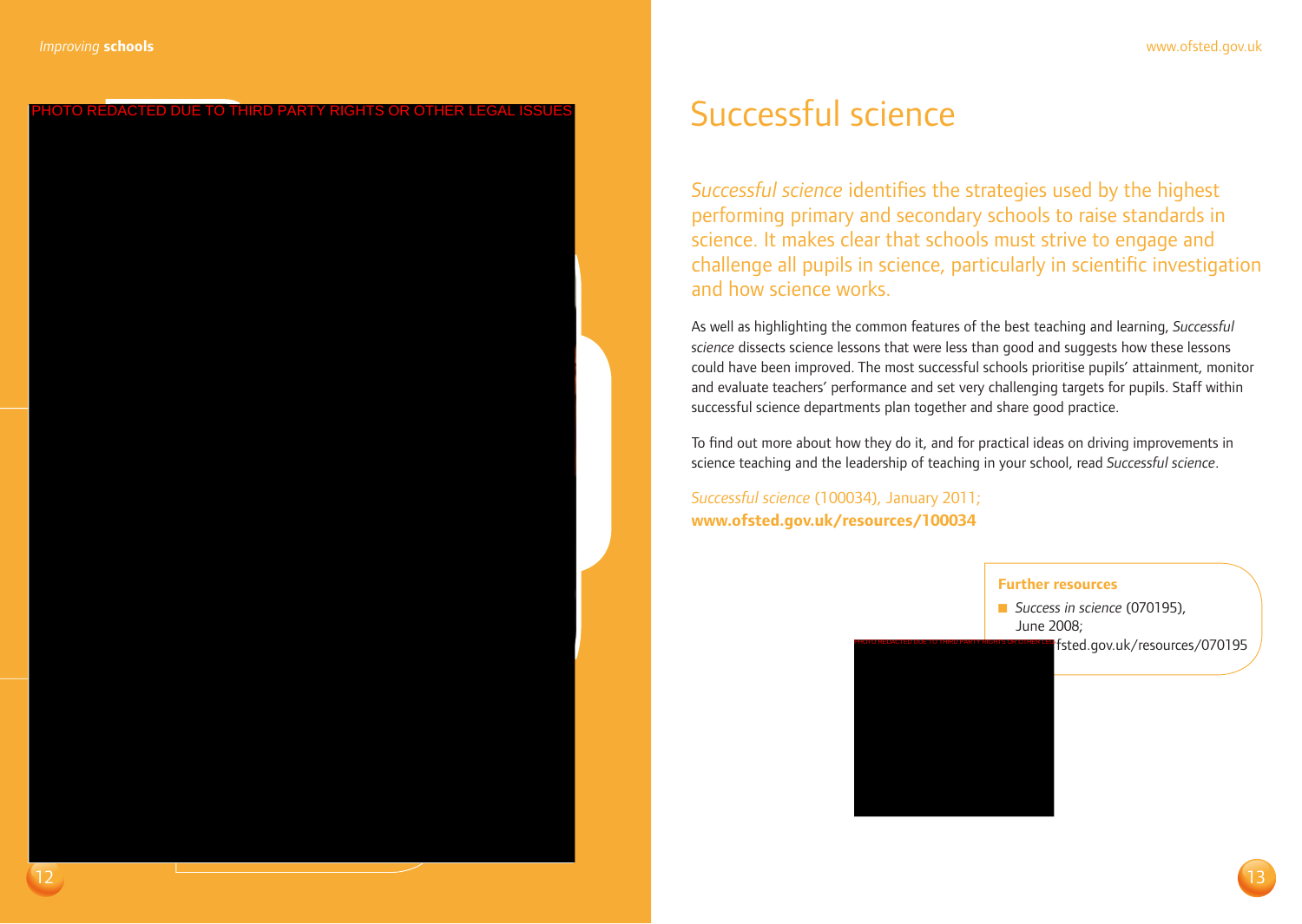### The special educational needs and disability review

Just over one in five school-age children in England are now identified as having special educational needs. Ofsted found that these pupils are disproportionately from disadvantaged backgrounds, are much more likely to be absent or excluded from school, and achieve less well than their peers.

Over the last five years, these outcomes have changed very little and the proportion of children identified with special educational needs has risen sharply. This is unacceptable.

*The special educational needs and disability review* will help headteachers and school leaders to narrow the gap. It identifies the characteristics of the best teaching and learning and provides clear guidance about and recommendations for securing the very best outcomes for pupils. It also draws attention to the widespread problem of over-identification, where low achievement as a result of poor quality teaching leads to children being wrongly identified as having special educational needs.

*The special educational needs and disability review* (090221), September 2010; **www.ofsted.gov.uk/resources/090221**

#### **Further resources**

- *No place for bullying* (110179), June 2012; www.ofsted.gov.uk/resources/110179
- *Supporting children with challenging behaviour through a nurture group approach* (100230), July 2011; www.ofsted.gov.uk/resources/100230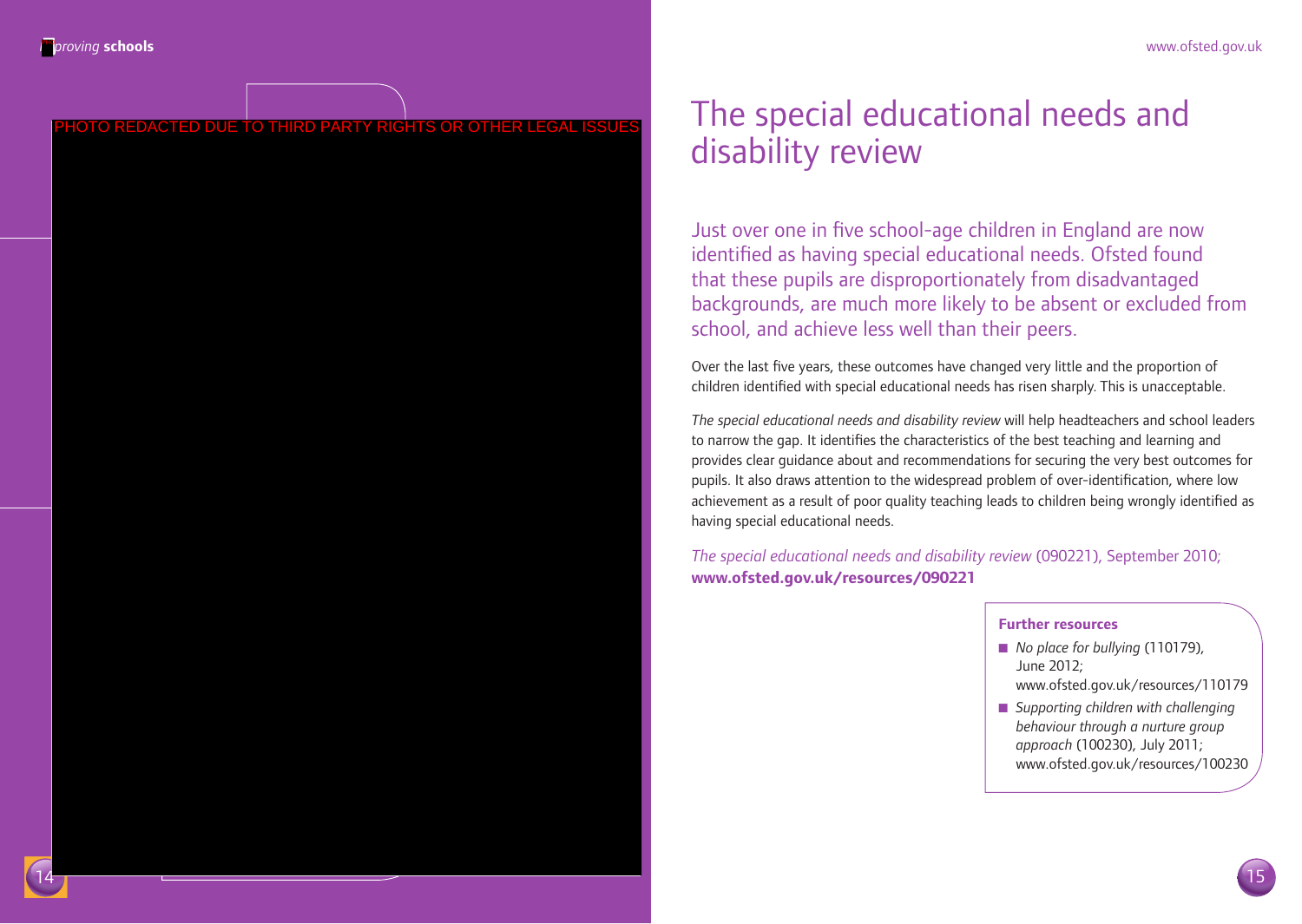### Other relevant reports

#### **Alternative provision**

This report highlights too much variation in the quality of provision experienced by pupils educated in settings other than their school. It draws attention to what is too often poor quality monitoring and evaluation of provision by schools and pupil referral units, and sets out the elements of successful alternative provision and the good practice in finding, commissioning and selecting that provision.

*Alternative provision* (100233), June 2011; www.ofsted.gov.uk/resources/100233

#### **No place for bullying**

This report identifies a range of strategies that have helped schools create a positive culture and prevent and tackle bullying. The report highlights the importance of consistent policies and practice, well planned but flexible curriculum provision and effective monitoring and evaluation by senior leaders and governors. It shows schools how to create a positive culture and prevent and tackle bullying. It includes nine good practice case studies drawn from schools which have tackled and prevented prejudice-based bullying.

*No place for bullying* (110179), June 2012; www.ofsted.gov.uk/110179

#### **ICT in schools 2008–2011**

This report shows primary and secondary schools how to strengthen provision in ICT. The report explores seven issues arising from the survey evidence that focus, with good practice case studies, on: the impact of the use of assessment on pupils' achievements and future success; the curriculum and qualifications; professional development of staff; e-safety; use of virtual learning environments; availability of ICT resources; and securing best value.

*ICT in schools 2008–2011* (110134), December 2011; www.ofsted.gov.uk/resources/110134

#### **School governance: learning from the best**

School governing bodies that clearly understand their roles and responsibilities, build productive relationships with school leaders, know their schools well and use the views of parents, pupils and the wider community are best equipped to drive improvement in their schools. This report looks at good practice from 14 schools where governance was judged outstanding, and focuses on the key characteristics of these schools.

*School governance: learning from the best* (100238), May 2011; www.ofsted.gov.uk/resources/100238

#### **Personal, social, health and economic education in schools**

Most schools are equipping children and young people with the knowledge, understanding, attitudes and skills to live healthily, safely, productively and responsibly, but in just under one in four of the schools visited, the quality of teaching was variable and teachers' subject knowledge and expertise were not good enough. This report explores the current issues of the economic education element of PSHE, good practice in inclusion in PSHE education and areas for improvement.

*Personal, social, health and economic education in schools* (090222), July 2010; www.ofsted.gov.uk/resources/090222

#### **Music in schools: wider still, and wider 2008–2011**

This report highlights the importance of giving sufficient, regular time for developing aural awareness and musical understanding and ensuring that schools prioritise giving pupils opportunities for practical, creative application and response to music. It also recommends that schools do more to ensure the sustained participation and musical achievement of specific groups of pupils. The report focuses on ways to tackle seven priorities for music education in schools. Good practice case studies of music teaching include a range of lessons from every type of school in different styles. The report is accompanied by six films that highlight the impact external providers can have on achievement and participation.

*Music in schools: wider still, and wider 2008–2011* (110158), March 2012; www.ofsted.gov.uk/resources/110158

#### **Making a mark: art, craft and design education 2008–11**

This report looks at the reasons why, after a good beginning in art, too few children are making consistently good enough progress to flourish creatively, especially boys, despite a clear enjoyment of the subject. The report contains a large range of images of the best work seen, which was characterised by a breadth of drawing media used for a range of purposes such as recording, experimenting, analysing, and developing ideas. Case studies show good practice being promoted by energetic subject leaders who ensured that the exciting world of art, craft and design was reflected in and beyond the classroom. Their impact was reflected in work in art galleries, self-motivated pupils, outside lessons, strong teamwork, vibrant displays and challenging exhibitions of work.

*Making a mark: art, craft and design education 2008–2011* (110135), March 2012; www.ofsted.gov.uk/resources/110135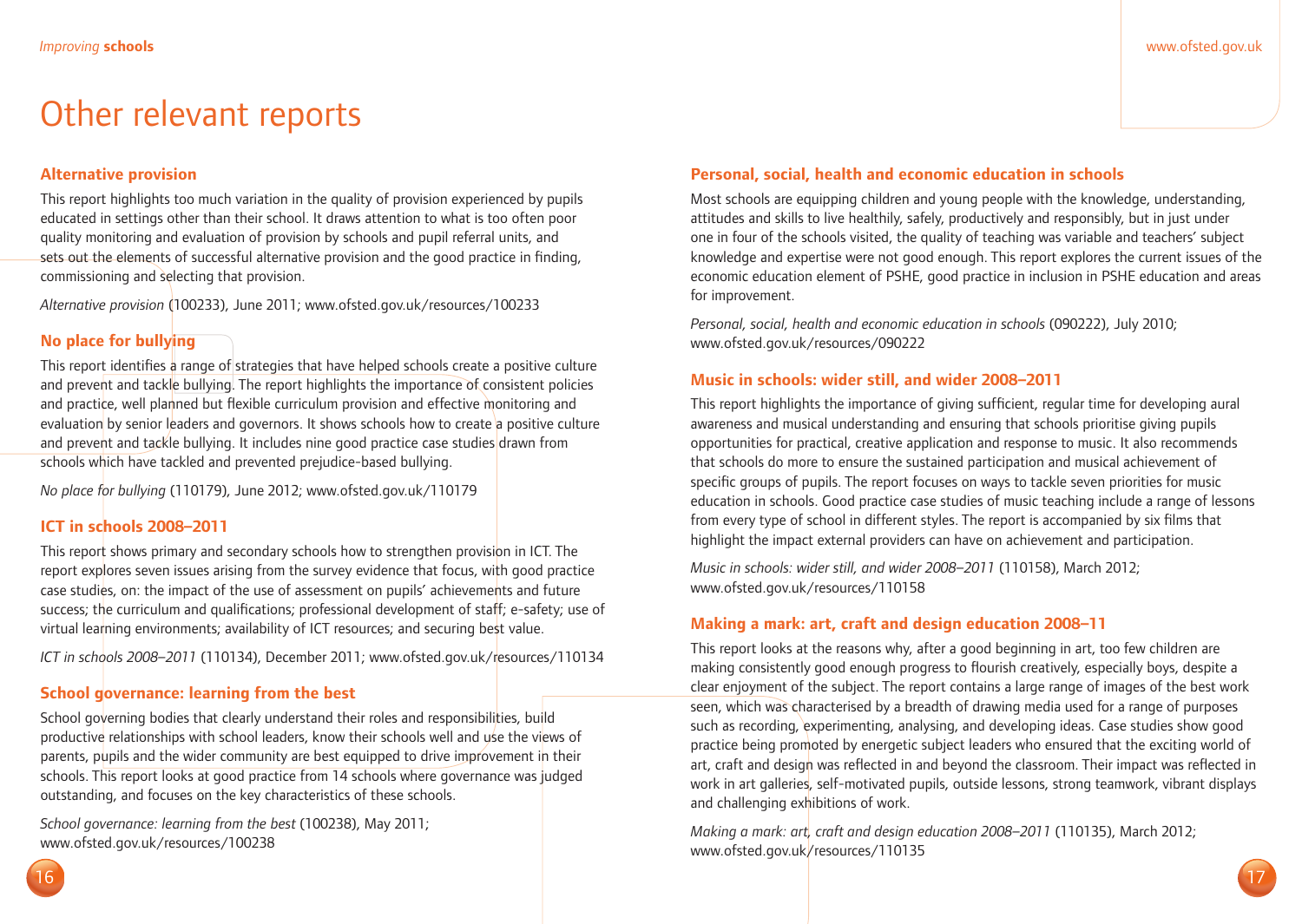### Other relevant reports

#### **Transforming religious education**

This report evaluates the strengths and weaknesses of religious education (RE) in primary and secondary schools, with clear recommendations to schools for improvement. Some of the case studies focus on weak teaching and give guidance on how those lessons could be improved. The report also considers the key issues and concerns at the heart of RE teaching today, such as the core purpose of the subject; how attainment is defined; how key concepts and questions can be used in RE; how learning should be structured and progression can be defined; ways of balancing the need to foster respect for pupils' religions and beliefs within open, critical, investigative learning in RE; and the place of teaching about humanism and non-religious beliefs.

*Transforming religious education* (090215), June 2010; www.ofsted.gov.uk/resources/090215

#### **Schools and parents**

Parental engagement can be a powerful lever for raising achievement in schools and there is much research to show the value of schools and parents working together to support pupils' learning. Schools have been encouraged to shift from simply involving parents with the school to enabling them to engage themselves more directly with their children's learning. This report evaluates how effectively the partnership between parents and schools has developed. It draws on evidence not just from inspections but also from organisations working with parents and parents' groups, and evidence that Ofsted already held, such as data from its parents' panel and school inspections.

*Schools and parents* (100044), April 2011; www.ofsted.gov.uk/resources/100044

#### **History for all**

This report evaluates the strengths and weaknesses of history in primary and secondary schools and includes examples of good practice. History is well taught, pupils enjoy it and achieve well. However, some primary teachers find it difficult to establish a clear picture of the past so that pupils can develop a secure understanding of chronology. The report discusses some of the key issues facing history teachers and describes the essential components of effective learning in history.

*History for all* (090223), March 2011; www.ofsted.gov.uk/resources/090223

#### **Modern languages: achievement and challenge 2007–2010**

This report explores the good progress that primary schools are making in introducing languages to children against the barriers to good language learning in secondary schools. These obstacles include insufficient use of the chosen language in lessons and a drop in the numbers studying languages. The report is divided into primary and Key Stage 2, Key Stages 3 and 4, and post-16 outcomes and provision.

*Modern languages: achievement and challenge 2007–2010* (100042), January 2011; www.ofsted.gov.uk/resources/100042

#### **Geography – learning to make a world of difference**

This report evaluates the strengths and weaknesses of geography teaching in schools and assesses the challenges faced in the subject. Case studies show how, by paying greater attention to literacy, the global dimension of geography and the use of topical exemplars, teachers enhance pupils' learning, engage them and made lessons more interesting and enjoyable. They also highlight how good and regular fieldwork motivates pupils and enhances their learning in geography and encourage a higher than average take-up of examination courses.

*Geography – learning to make a world of difference* (090224), February 2011; www.ofsted.gov.uk/resources/090224

#### **Economics, business and enterprise education**

This report evaluates the strengths and weaknesses in economics, business and enterprise education in primary schools, secondary schools and colleges. The report looks in detail at strengths and weaknesses of two separate aspects of the curriculum: formally assessed economics and business courses taken by students aged 14 to 18 in secondary schools and colleges; and whole-school enterprise education – that is provision to promote economic and business understanding and enterprise and financial capability for all pupils in primary schools and students in secondary schools.

*Economics, business and enterprise education* (100086), June 2011; www.ofsted.gov.uk/resources/100086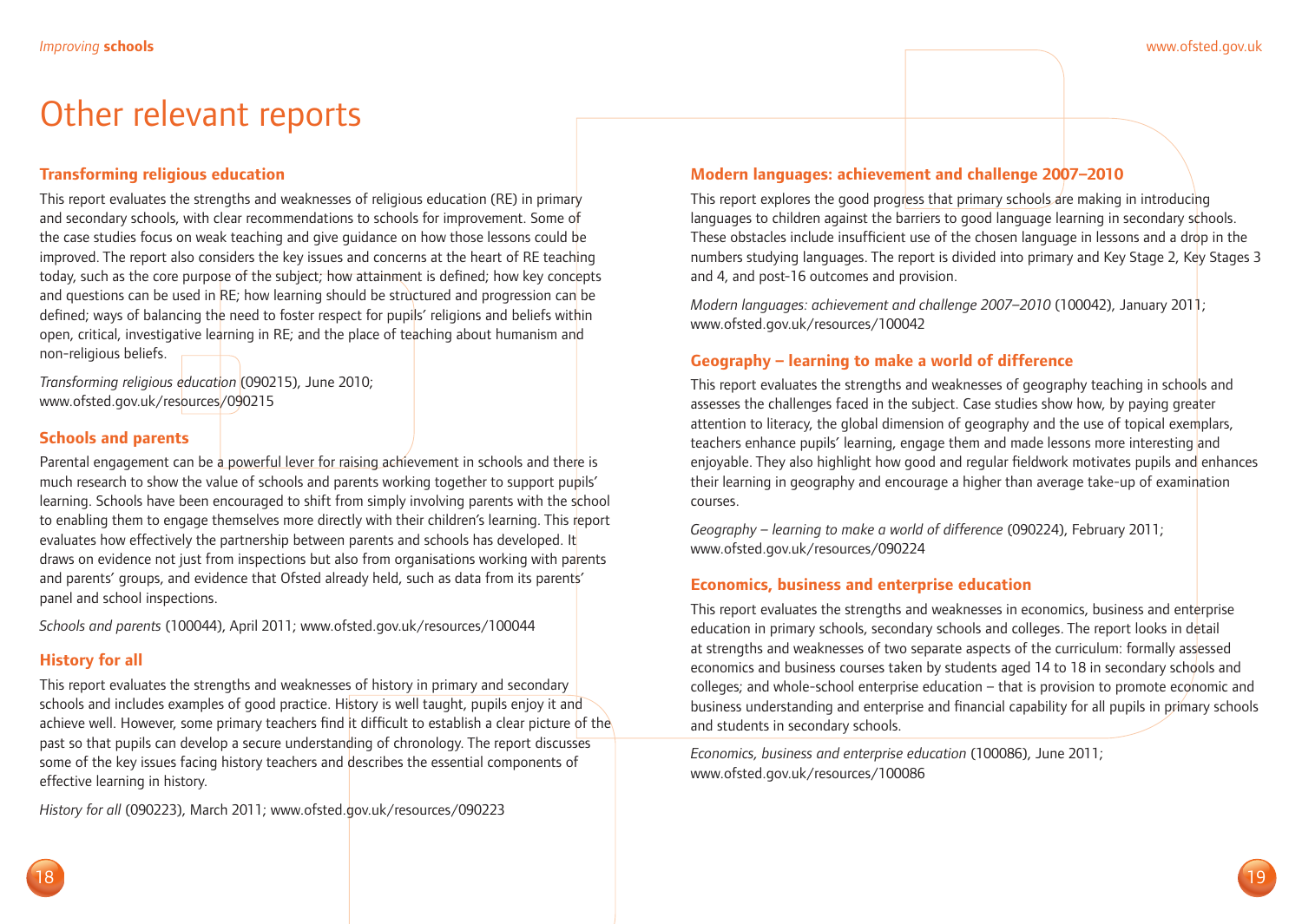### Other relevant reports

#### **Girls' career aspirations**

This report evaluates the extent to which careers education, guidance and other provision raise aspirations and inform the choices of courses and careers by girls and young women to support their long-term achievement. It found that some girls are receiving weak careers education, which is making it difficult for them to make properly informed choices about courses and careers. The report identifies weaknesses and examples of good practice in these areas. It considers how mentoring could be used more extensively to support young women in overcoming barriers to achievement and how schools can engage more successfully with employers to provide work experience opportunities for girls that would tackle vocational gender stereotypes.

*Girls' career aspirations* (090239), April 2011; www.ofsted.gov.uk/resources/090239

#### **Safeguarding in schools: best practice**

This report illustrates and evaluates the features of best practice in safeguarding, based on inspection evidence from the 19% of all maintained primary, secondary and special schools, residential special schools and pupil referral units inspected between September 2009 and July 2010 where safeguarding had been judged outstanding. It also draws on a more detailed analysis and evaluation of safeguarding practice in a small sample of outstanding schools visited by Her Majesty's Inspectors. The features of outstanding practice are wide-ranging and the report explores them in detail, with examples of best practice from outstanding schools.

*Safeguarding in schools: best practice* (100240), September 2011; www.ofsted.gov.uk/resources/100240

#### **Leadership of more than one school**

This survey evaluates the impact on provision and outcomes for pupils where leadership responsibility is shared between federated schools. It looks in particular at a sample of schools that are in federations that have one governing body and, in the majority of cases, share a headteacher or an executive headteacher. It also considers the path taken by schools that make the decision to federate and to share leadership in this way. The report contains examples of good practice from a range of federations in primary and secondary schools, in a range of different communities, for other federations and those considering federation to use.

*Leadership of more than one school* (100234), September 2011; www.ofsted.gov.uk/resources/100234

#### **Supporting children with challenging behaviour through a nurture group approach**

Nurture groups help support some of the country's most vulnerable children. Well-planned, rigorous intervention that focuses on academic as well as social, emotional and behavioural progress can make a huge difference to the lives of children who might otherwise be left behind. This report found that many pupils attending such groups were making substantial progress in developing their behavioural, social and emotional skills. The most successful groups also placed a strong focus on developing literacy and numeracy skills and viewed success in basic skills as a key factor in raising self-esteem. The report provides practical advice to those who support children with challenging behaviour, so that those children are given the opportunity to thrive.

*Supporting children with challenging behaviour through a nurture group approach* (100230), July 2011; www.ofsted.gov.uk/resources/100230

#### **Meeting technological challenges?**

The challenge for the design and technology (D&T) curriculum in England is to keep up with technological changes and to help prepare young people for future roles in the design, technological, engineering and scientific industries. The report notes that too many teachers are failing to keep pace with technological developments or expand on their initial training sufficiently to enable them to teach the technically demanding aspects of the curriculum. This often results in an outdated curriculum in the later years of primary schools and early years of secondary school. The report looks at the need to improve boys' achievement and how schools are challenging gender stereotyping in pupils' choice of subject and what they design. Good practice examples in the report can be used by teachers to help tackle this issue.

*Meeting technological challenges?* (100121), March 2011; www.ofsted.gov.uk/resources/100121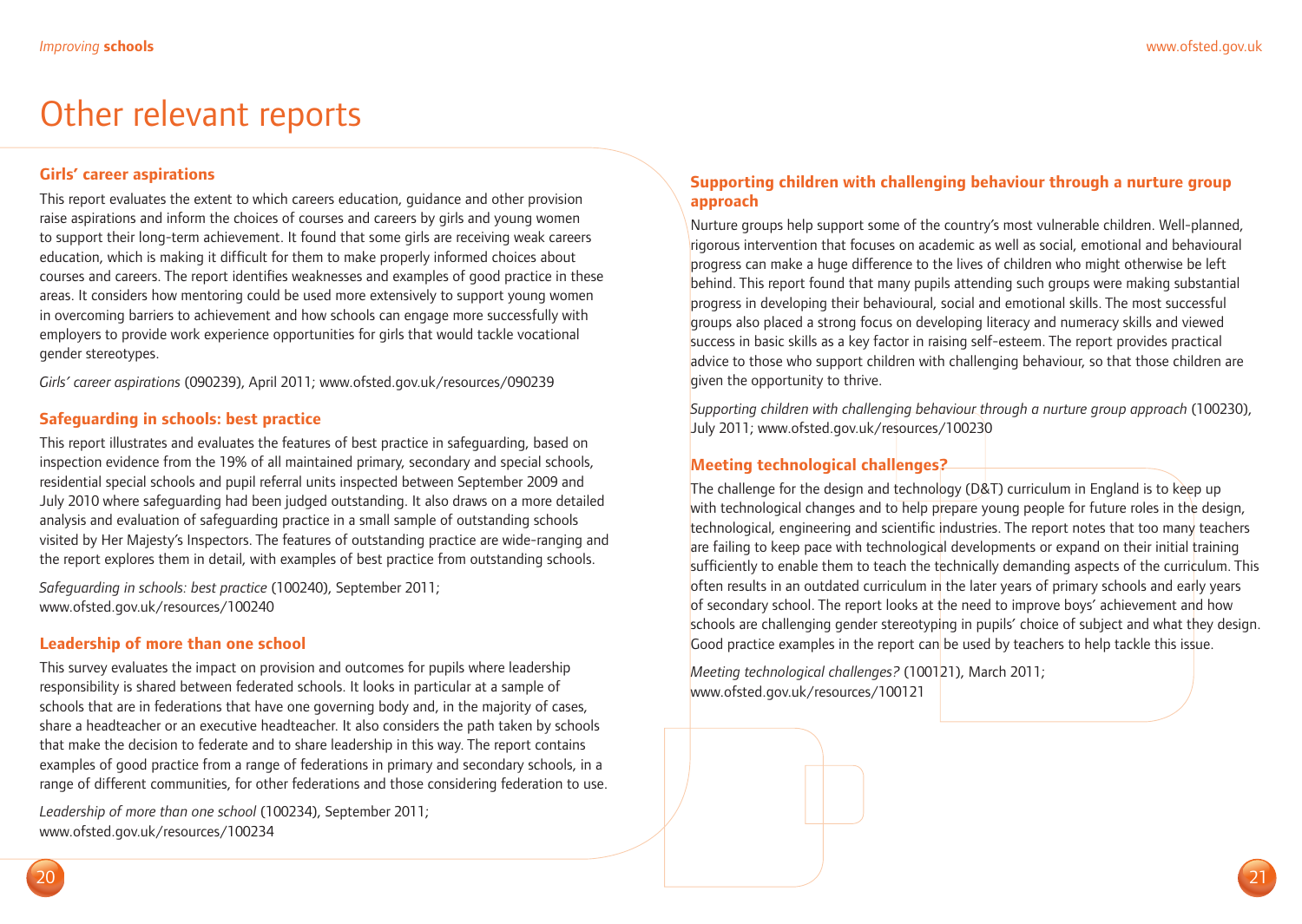### List of publications referenced in this booklet

| <b>Title</b>                                                                 | <b>Publication date</b> | <b>Reference</b> |
|------------------------------------------------------------------------------|-------------------------|------------------|
| Alternative provision                                                        | June 2011               | 100233           |
| Economics, business and enterprise education                                 | June 2011               | 100086           |
| Excellence in English                                                        | May 2011                | 100229           |
| Geography - learning to make a world of difference                           | February 2011           | 090224           |
| Getting to good                                                              | September 2012          | 120167           |
| Girls' career aspirations                                                    | April 2011              | 090239           |
| Good practice in primary mathematics: evidence<br>from 20 successful schools | November 2011           | 110140           |
| History for all                                                              | March 2011              | 090223           |
| ICT in schools 2008-2011                                                     | December 2011           | 110134           |
| Leadership of more than one school                                           | September 2011          | 100234           |
| Making a mark: art, craft and design education 2008-2011                     | <b>March 2012</b>       | 110135           |
| Mathematics: made to measure                                                 | May 2012                | 110159           |
| Mathematics: understanding the score                                         | September 2008          | 070063           |
| Meeting technological challenges?                                            | March 2011              | 100121           |
| Modern languages: achievement and challenge 2007-2010                        | January 2011            | 100042           |
| Moving English forward                                                       | <b>March 2012</b>       | 110118           |
| Music in schools: wider still, and wider 2008-2011                           | March 2012              | 110158           |
| No place for bullying                                                        | June 2012               | 110179           |

### To find any of these publications on our website enter 'www. ofsted.gov.uk/resources/' followed by the reference number.

| <b>Title</b>                                                                       | <b>Publication date</b> | <b>Reference</b> |
|------------------------------------------------------------------------------------|-------------------------|------------------|
| Personal, social, health and economic education<br>in schools                      | <b>July 2010</b>        | 090222           |
| Reading by six: how the best schools do it                                         | November 2010           | 100197           |
| Removing barriers to literacy                                                      | January 2011            | 090237           |
| Safequarding in schools: best practice                                             | September 2011          | 100240           |
| School governance: learning from the best                                          | May 2011                | 100238           |
| Schools and parents                                                                | April 2011              | 100044           |
| Schools that stay satisfactory                                                     | December 2011           | 110051           |
| Success in science                                                                 | June 2008               | 070195           |
| Successful science                                                                 | January 2011            | 100034           |
| Supporting children with challenging behaviour<br>through a nurture group approach | <b>July 2011</b>        | 100230           |
| The special educational needs and disability review                                | September 2010          | 090221           |
| Transforming religious education                                                   | June 2010               | 090215           |
| Twelve outstanding secondary schools -<br>excelling against the odds               | February 2009           | 080240           |
| Twelve outstanding special schools -<br>Excelling through inclusion                | November 2009           | 090171           |
| Twenty outstanding primary schools -<br>excelling against the odds                 | October 2009            | 090170           |